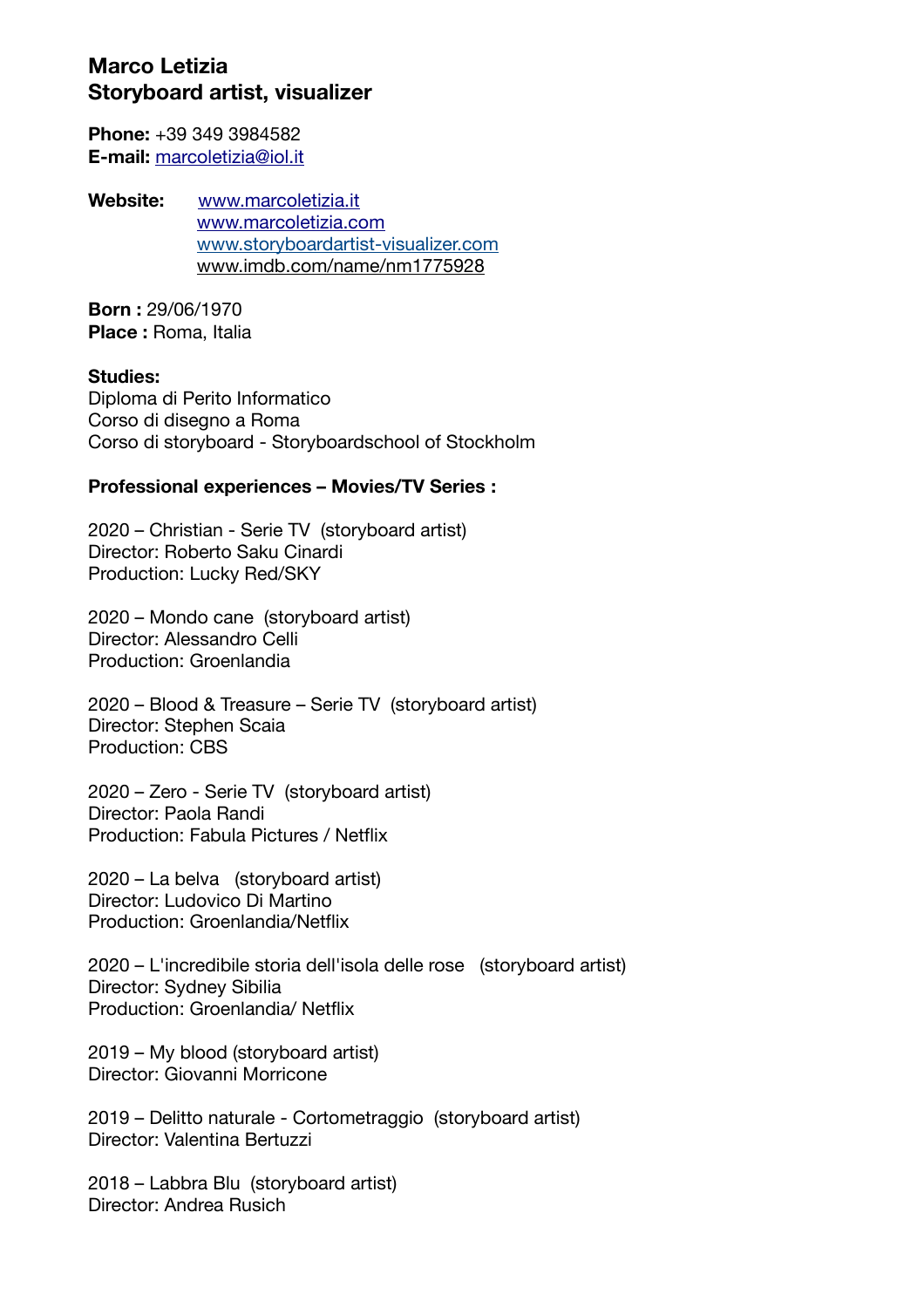2015 - Il commissario Rex - Serie TV (storyboard artist) Stagione 8 (2 episodi) Director: Manetti Bros

2013 - Braccialetti rossi - Serie TV (storyboard artist) Director: Giacomo Campiotti Production: Palomar/Rai

2012 - Mi rifaccio vivo (storyboard artist) Director: Sergio Rubini DoP: Fabio Cianchetti Production: Fandango

2011 - Hamilton - Men Inte om det Galler din Dotter (storyboard artist) Director: Tobias Falk DoP: Jan Jonaeus

2011 - Mörkt vatten (storyboard artist) Director: Rafael Edholm DoP: Peter Mokrosinski

2011 - Acciaio (visualizer) Director: Stefano Mordini Production: Palomar

2010 - I primi della lista (visualizer) Director: Roan Johnson Production: Palomar

2008 - Rallybrudar (storyboard artist) Director: Lena Koppel DoP: Andreas Wessberg

2007 - Iscariot (storyboard artist) Director: Miko Lazic DoP: Andreas Wessberg

2006 - 7 miljonärer (storyboard artist) Director: Michael Hjorth DoP: Aril Wretblad

2006 - Babas bilar (storyboard artist) Director: Rafael Edholm DoP: Geir Hartly Andreassen

2006 - Vanya vet (storyboard artist) Director: Fredrik Edfeldt DoP: Per Källberg

### **Storyboard for advertising produced for:**

Amadori, Barilla, Bayer, Bosch, Coca-Cola, Coop, Champion, Decathlon, Dhl, Dodge, De Cecco, De Longhi, Electrolux, Enel, Eniro, Estrella, Expressen, Ferrero, Fiat, Good Year, Hansabank, Ikea, Johnson & Johnson, Kraft, Lottomatica, Marabou, McDonalds, McVities, Marlboro Classics, Mercedes, Michelin, Nintendo, Nokia, Palazzetti, Peugeot, Pc City, Piz Buin, Pepsi, Poste, Rai, Ramlosa, Renault, Saab, Santal, San Bitter, Seb, Skoda, Sky, Simmenthal, Studio Universal, Vattenfall, Viasat, Volkswagen, Volvo, Winga, Wyllis, Wind and many more ...

### **Freelance for the following advertising and production companies**:

Acne Film, Adverperformance, Akita Film, Altoverbano, Arco Multimedia, Atmosfar, BRW